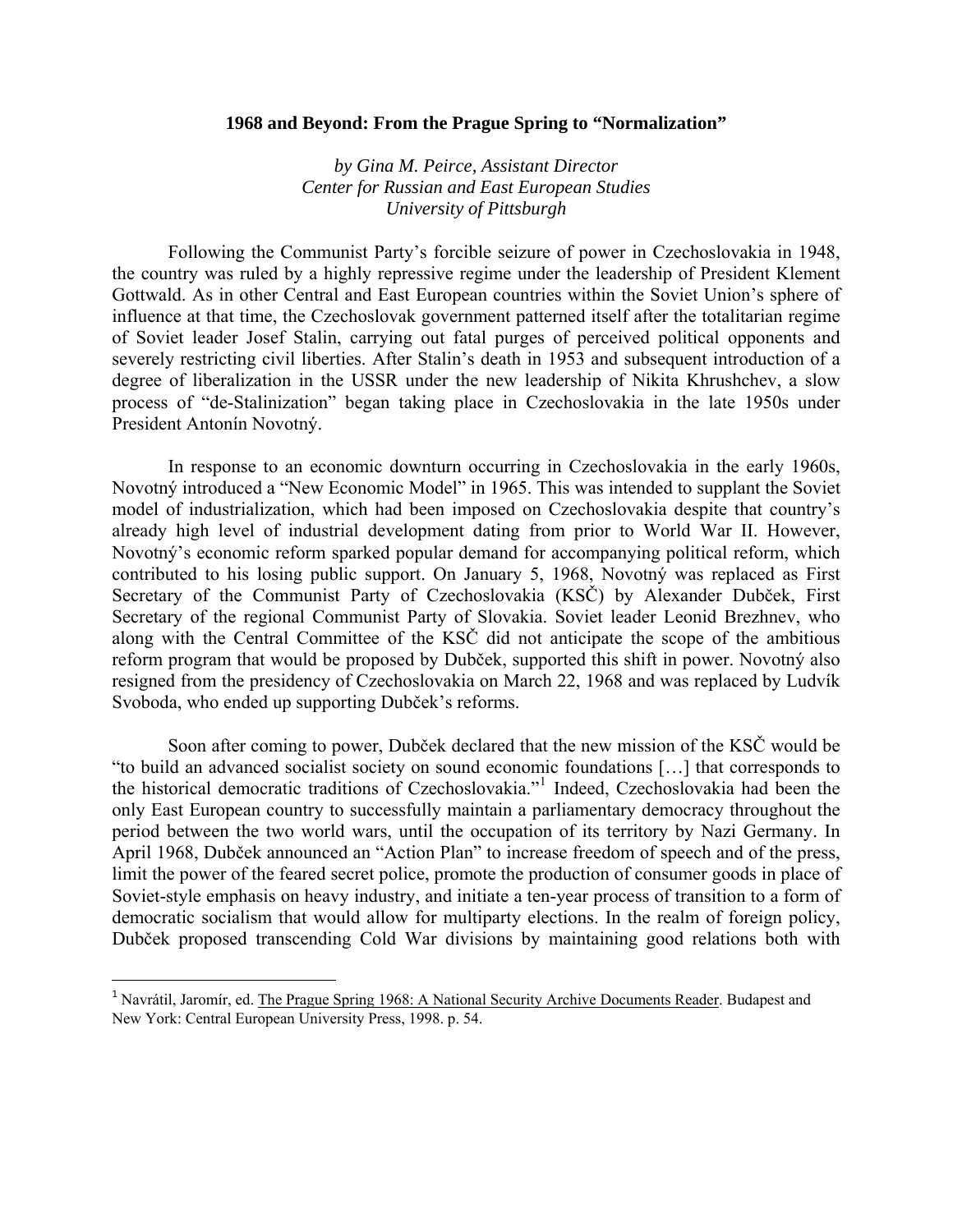Western countries and with the Soviet bloc. At the Presidium of the KSČ that spring, Dubček famously referred to his proposed political program as "socialism with a human face." He formally abolished state censorship of the press on June 26, 1968.

Although Dubček intended for these reforms to be implemented under the direction of the KSČ, new political movements proliferated during the easing of official repression of Czechoslovakia's political and cultural life which became known as the "Prague Spring." On June 27, the prominent writer Ludvík Vaculík published a manifesto entitled "The Two Thousand Words," which called on the people of Czechoslovakia to take the lead in implementing the proposed reforms. A revival of the center-left Social Democratic Party, which had been highly influential in Czechoslovak politics during the interwar period, appeared on the scene, along with a range of political clubs of widely varying persuasions. The arts (including literature, music, film and theatre) also flourished in 1968, as diverse forms of creative expression were freed from state censorship. Elements of Western pop culture, particularly jazz and rock music, and countercultural movements exerted significant influence on artistic development and youth culture in Czechoslovakia at this time.

The Soviet government viewed such democratic developments in Czechoslovakia with increasing concern, since the unity of the bloc of Central and East European countries under Soviet control appeared to be threatened by Czechoslovakia's attempt to strike its own path. In July the Soviet leadership held a meeting with the leaders of the KSČ, at which Dubček defended his reform program, while also pledging to continue Czechoslovakia's commitment to the Soviet-led Warsaw Pact military alliance and Comecon (the economic organization of Communist countries). This was followed on August 3 by a meeting at which the USSR, Czechoslovakia, and three other Warsaw Pact countries signed the Bratislava Declaration, a document announcing the Soviet Union's intention to intervene in any Warsaw Pact state that established a "bourgeois" system allowing multiple political parties to challenge the guaranteed "leading role" of the Communist Party.

During the night of August 20–21, 1968, Warsaw Pact troops from the USSR, Bulgaria, Hungary, Poland and East Germany launched a surprise invasion of Czechoslovakia. Romania was the only Warsaw Pact country that refused to participate in the invasion. Although the Soviets were clearly dissatisfied with what they viewed as the KSČ's overall failure to control the Prague Spring reforms, there was no obvious immediate provocation from Czechoslovakia to trigger the invasion at that time. The Czechoslovak government denied any prior knowledge of the invasion, although the Soviet press published an unsigned request for Warsaw Pact military assistance that was allegedly sent to Moscow by several KSČ leaders. (After the fall of communism in Czechoslovakia and across Eastern Europe in 1989, the USSR did in fact reveal to the new Czechoslovak President, Václav Havel, a letter to this effect that was signed by members of the conservative wing of the KSČ in 1968.)

The invasion force, consisting of 200,000 troops and 2,000 tanks, encountered only sporadic, mainly nonviolent resistance from the local population as it occupied the country. Dubček himself urged the people of Czechoslovakia not to resist so as to minimize casualties. (When Soviet troops had invaded Hungary in 1956 over that country's attempt to break away from Soviet domination and leave the Warsaw Pact, the Hungarians attempted to resist and over